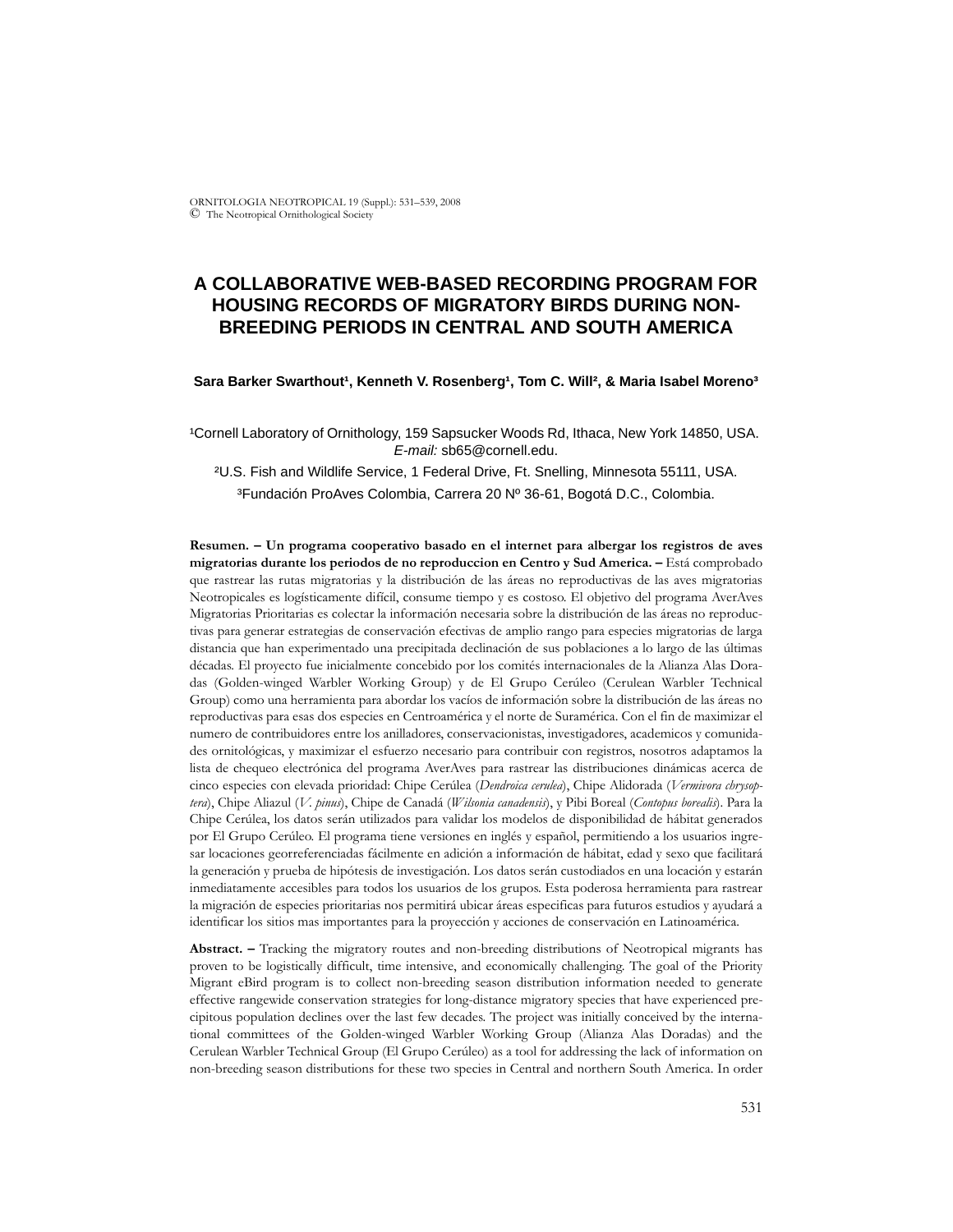to maximize the number of contributors among the banding, conservation, research, education, and birding communities, and to minimize the effort needed to contribute records, we adapted the electronic checklist program eBird to track the dynamic distributions of five high priority species: Cerulean Warbler (*Dendroica cerulea*), Golden-winged Warbler (*Vermivora chrysoptera*), Blue-winged Warbler (*V. pinus*), Canada Warbler (*Wilsonia canadensis*), and Olive-sided Flyctcher (*Contopus borealis*). For Cerulean Warblers, the data will be used to validate habitat suitability models generated by El Grupo Cerúleo. The program has sites in both Spanish and English, enabling users to easily enter geo-referenced locations in addition to habitat and age and sex information that will facilitate the generation and testing of research hypotheses. Data are housed in one location and are readily accessible to all user groups. This powerful tool for tracking the migration of priority species will enable us to target specific areas for further studies and help to identify the most important sites in Latin America for protection and conservation action. *Accepted 6 December 2007.*

**Key words:** Conservation strategies, eBird, Neotropical, priority migrant, South America, web-based recording program, winter distribution.

# INTRODUCTION

Recognition of declines among long-distance Neotropical migrant birds (Droege & Sauer 1989, Robbins *et al*. 1989, DeGraaf & Rappole 1995) has focused much recent attention on conservation strategies to address threats on both temperate breeding grounds and tropical non-breeding grounds. Successful conservation strategies require detailed knowledge of bird distributions and threats throughout the life cycles of migratory species, and determination of where limiting factors are occurring (Rappole & McDonald 1994, Greenberg & Marra 2005). Although much progress has been made in understanding the year-round biology of some common, widespread migrants (e.g., Sherry & Holmes 1996, Sillett & Holmes 2002), our knowledge of many migratory species outside of their North American breeding grounds is extremely limited. This is particularly true for long-distance migrants that spend the winter primarily in South America, where field studies have been much more limited. For these species, even basic knowledge of winter distribution of migrants on the South American continent is often vague or erroneous, and this misinformation is passed down through the published literature and field guide range maps, as exemplified by a recent analysis of the winter range of the Veery (*Catharus fuscescens*; Remsen 2001).

Remsen's (2001) reminder that erroneous assumptions of a species wintering and migratory grounds can have a profound effect on conservation biology of the Veery, applies to a broader range of Neotropical migrants that are experiencing steep declines. Size of wintering distribution is used as a variable when assessing conservation concern of North American landbird species (Rich *et al.* 2004, Panjabi *et al.* 2005). Without precise distribution maps for priority species, conservationists cannot look closely at factors such as relative abundance of birds in particular habitats with the larger goal of protecting these critical areas. As part of the Partners in Flight (PIF) species assessment process, Nature-Serve's most up-to-date and consistent maps of species' winter ranges (NatureServe 2007) were reviewed and the ranges of many wintering migrants were found to be inconsistent with current knowledge among a broad group of experts (PIF Science Committee unpubl.). Although efforts to correct and update these winter range maps are underway (I. Davidson pers. com.), the task of bringing together disparate, often unpublished, information on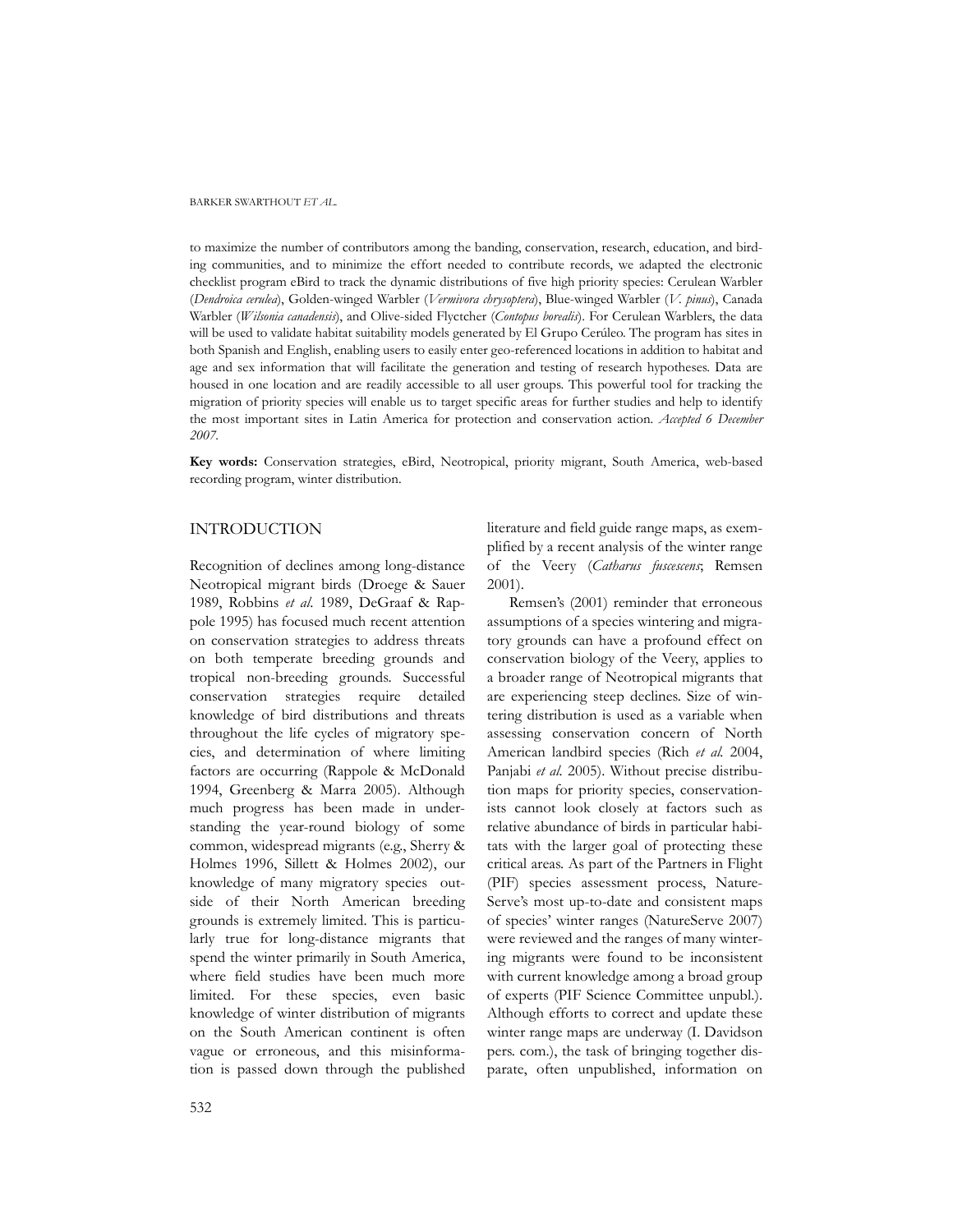field observations, as well as specimen collections, has been daunting.

Recent advances in computer technology and information transfer and management make it possible to quickly and easily collect, organize, archive, and display massive amounts of information electronically, which in turn has played an important role in furthering science education and research. The internet can be used as a powerful tool to unite a dispersed human population with the natural world (Fitzpatrick & Gill 2002). Fitzpatrick & Gill (2000) discuss "diary keepers" that create a new type of conservation by contributing to our knowledge of the natural world and human impact on this system through their extensive record keeping. With the internet we are better able to manage information, make that information more accessible and visually appealing, and develop new ways to present and explore the information. In 1997, a set of web-based applications called BirdSource were created by the Cornell Lab of Ornithology and the National Audubon Society to facilitate the collection of vast bird records by using the internet to disperse these data to a worldwide public audience by a click of the mouse. One of Birdsource's first undertakings was to create a centralized database and interactive data entry tools for the Christmas Bird Count (Dale 2005). By making bird distribution and abundance data readily available, this set the stage for future internetbased applications that would aid scientists in setting conservation priorities and addressing specific needs. More recently, the BirdSource partnership created eBird as a comprehensive internet application to collect, archive, and display observational data on bird distribution and abundance throughout the year and throughout the Western Hemisphere (eBird White Paper 2007).

At workshops in Quito, Ecuador and Siren, Wisconsin in 2005, the international committees of the Golden-winged Warbler

Working Group (Alianza Alas Doradas) and the Cerulean Warbler Technical Group (El Grupo Cerúleo) outlined a program that will engage biologists, local amateur bird enthusiasts, tourists on birding forays to Central and South America, and tour operators and guides in contributing data on the distribution of high-priority Neotropical migrants on their non-breeding grounds throughout the Americas. They envisioned a program that would bring different user groups together and enable them to enter information about priority species in one easily accessible, centralized location. This paper describes a new internetbased application, Priority Migrant eBird, which represents the culmination of these efforts.

# PROGRAM DEVELOPMENT

Priority Migrant eBird was initially conceived as a tool for addressing the lack of information on non-breeding season distributions in Central and northern South America for Neotropical migrant species of concern. In order to maximize the number of contributors among the banding, conservation, research, education, and birding communities, and to minimize the effort needed to contribute records, these groups decided to use the power of eBird to facilitate data entry and to produce data output products that will track the dynamic distributions of high priority species.

EBird was created by the Cornell Lab of Ornithology and National Audubon Society in 2002, giving birders the opportunity to enter distribution and abundance data online and to see data outputs at various temporal and spatial scales in real-time. EBird technology can be adapted and managed by specific user groups to answer questions on both a regional or local level. These portals are fully integrated with the eBird database application and are supported by its infrastructure, yet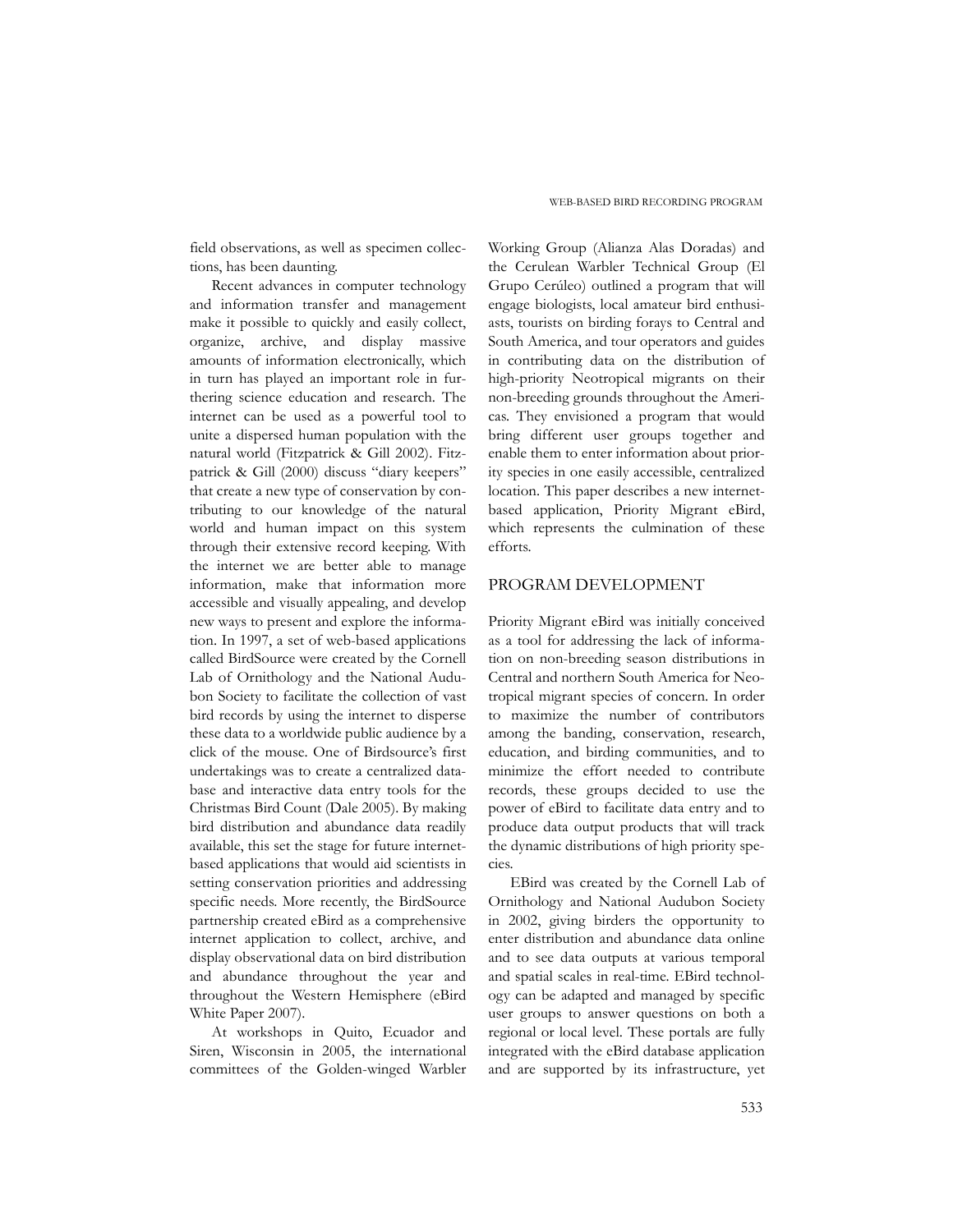

FIG. 1. Screen capture of the Priority Migrant Introduction page in Spanish. The web site is supported in both Spanish and English.

can still be managed by an outside party (eBird White Paper 2007).

Through Priority Migrant eBird, Alianza Alas Doradas and El Grupo Cerúleo decided to apply eBird technology to help generate effective rangewide conservation strategies for five long-distance migratory species that have experienced precipitous population declines over the last few decades. These five species are the Cerulean Warbler (*Dendroica cerulea*), Golden-winged Warbler (*Vermivora chrysoptera*), Blue-winged Warbler (*Vermivora pinus*), Canada Warbler (*Wilsonia canadensis*), and the Olive-sided Flycatcher (*Contopus cooperi*). The web site was developed in both English and Spanish as an effort to engage all interested parties throughout the Americas and to bridge the gap between breeding and wintering ground research on Neotropical migrants in a bilingual forum (Fig. 1).

To submit records a user begins by going to the project home page with news and updates http://www.ebird.org/primig/ to click on the Submit Observations tab that will step them through a simple data entry process. There are seven pieces of information connected to each observation that a user will record as they proceed through the interactive web site. The first step is for each user to create an online account that enables them to enter their data through a personalized, password protected site, via any computer connected to the internet. Each item of data is connected to the person who entered it, allowing the user to view their personal data via species checklists, create summaries of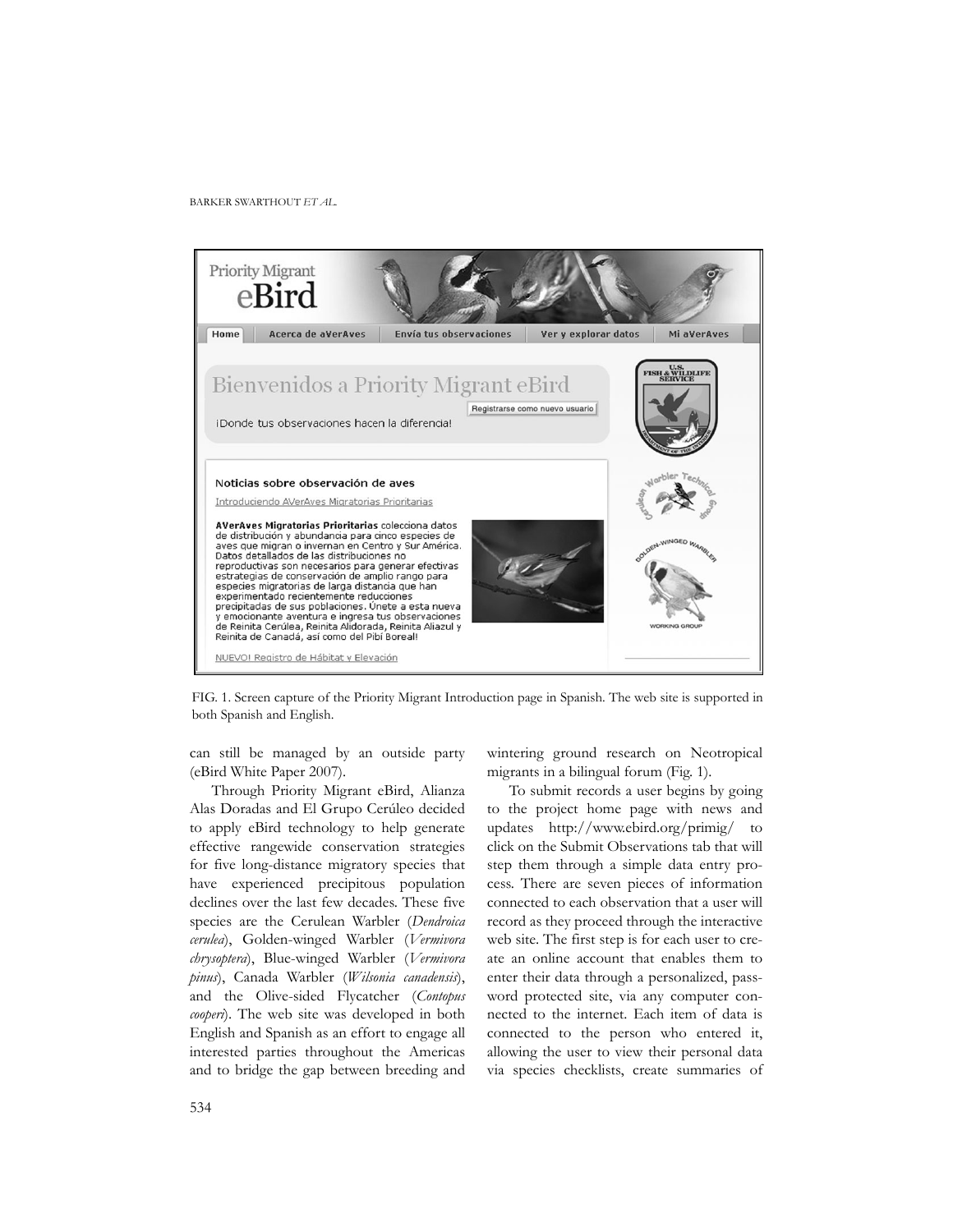

FIG. 2. Screen capture of the data, effort, and habitat page displayed when submitting bird observations via Priority Migrant eBird. The stars represent required fields according to the selected field protocol. Major habitat types and ecological modifiers are displayed in pull-down menus.

their data over time, customize queries, as well as make graphs and maps of their observations. The real-time data out capabilities are continually expanding.

The second necessary piece of information is to establish a georeferenced location where the bird was observed. This is requisite to produce accurate maps, revisit study sites, and determine priority areas for protection. Priority Migrant eBird enables a user to manually enter a latitude and longitude for each bird sighting. It also has the capability to zoom to a precise location using Google™ Maps, then click on the map and automatically download the correct latitude and longitude into the database for any records throughout the Americas. Eventually these

georeferenced data can become part of a larger network of geographical and environmental data. In the case of the Cerulean Warbler, the data will be used to validate habitat sustainability models generated by a GIS component of El Grupo Cerúleo.

Next, a user must enter information about when the bird was observed and what effort went into locating that bird. Five basic field protocols for reporting birds exist; Casual Sightings designate presence or absence as well as the date of the observation; Stationary Counts require the duration of a survey as a basic measure of effort; Traveling Counts require the distance covered along a transect, as well as period of time surveyed; Exhaustive Area Counts are made when thoroughly sur-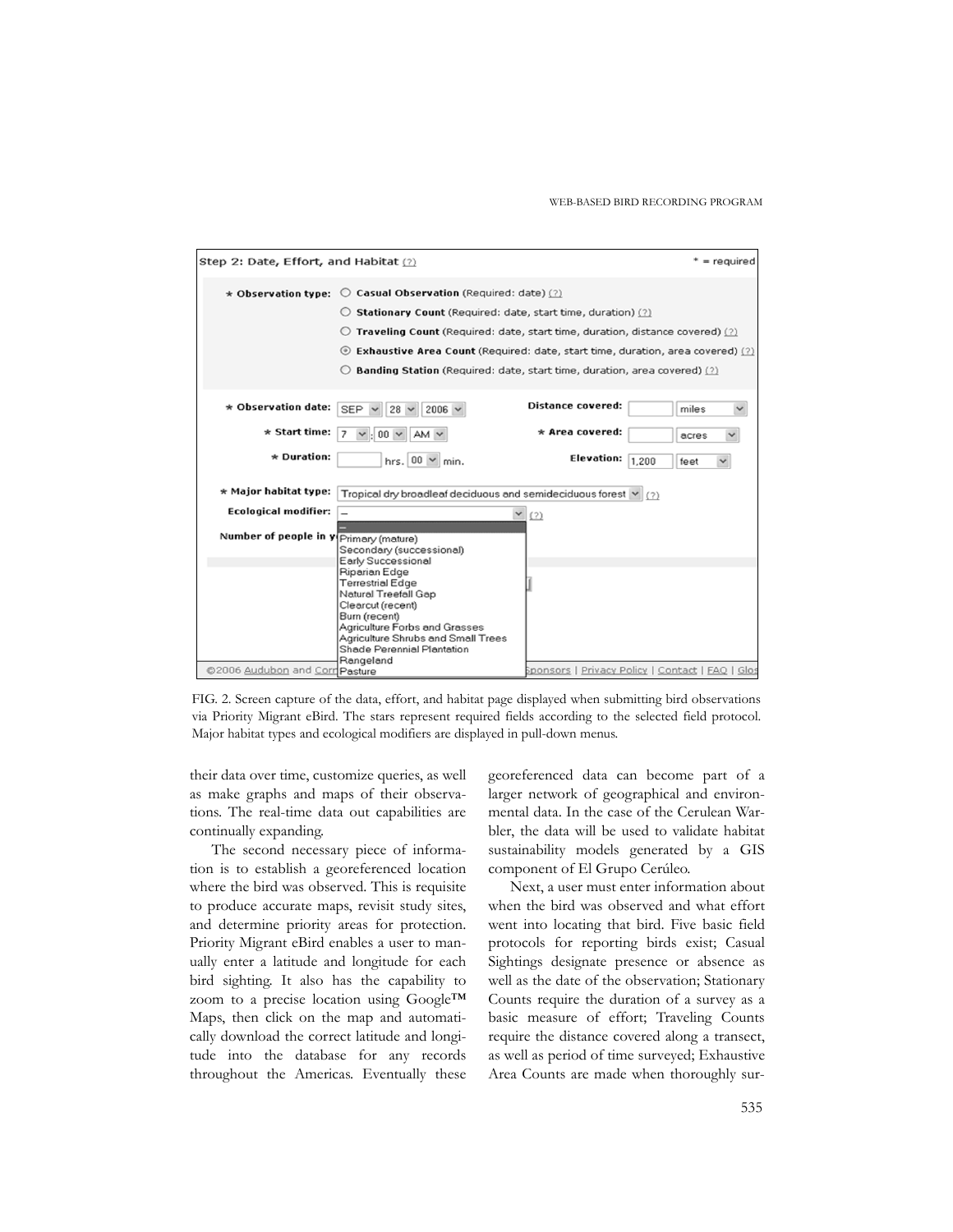

FIG. 3. Screen capture of the Priority Migrant eBird age and sex matrix under the submit observations tab. One matrix will appear for each recorded species.

veying a given area with an estimate of area searched, in addition to the previous measures; and Banding Station is selected when conducting a mist-net census or recording data from a banding effort (Fig. 2).

Priority Migrant eBird developed the fifth step in the data entry process specifically for this project, enabling a user to record different habitat characteristics and an elevation metric in conjunction with each specific site. It is extremely important to determine habitat associates if the goal is to further study, protect, and potentially acquire important areas for priority species. Via a pull-down menu users are able to select one major habitat type based on the World Wildlife Fund's biomes/ ecoregions (World Wildlife Fund 2007) and the National Vegetation Standard (Federal Geographic Data Committee 1997), as well as one ecological modifier which describes successional and disturbance history, often as a result of human activity (Fig. 2). This serves to modify the major habitat type.

Once the effort and site information are entered, a simple checklist of the five focal species appears, enabling the user to record the number of each focal species observed. Because the application asks for observations of all five focal species, zeros are inferred in the database for any species not recorded at a site. This very important feature allows us to record and map negative data (i.e., where a species is not present), and distinguishes this observational database from specimen data-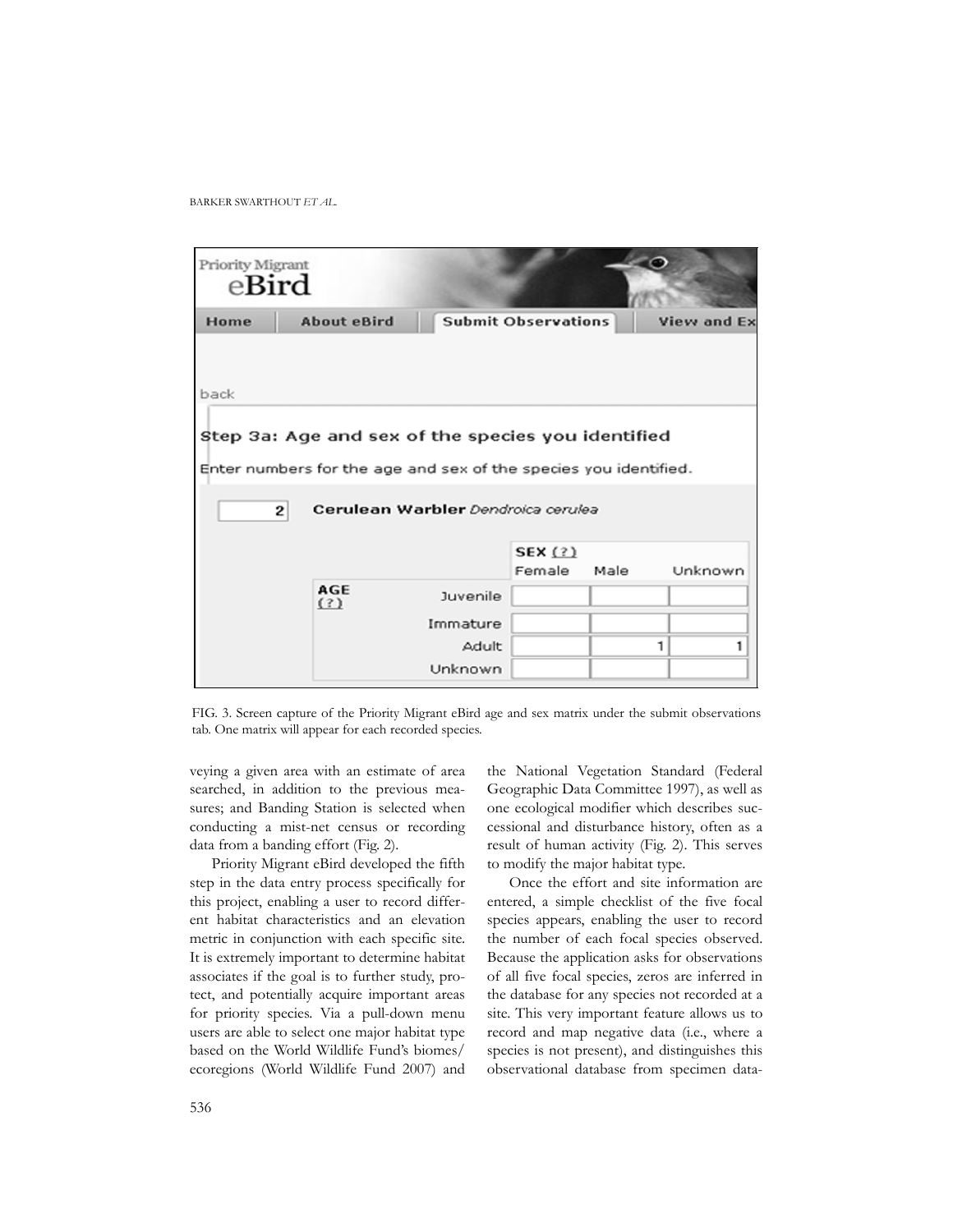TABLE 1. Historical records for Cerulean Warbler (*Dendroica cerulea*), Golden-winged Warbler (*Vermivora chrysoptera*), Blue-winged Warbler (*Vermivora pinus*), Canada Warbler (*Wilsonia canadensis*), and Olive-sided Flycatcher (*Contopus cooperi*) by Central and South American country. Data from ProAves, Biomap, Dataves, David Pashley, El Grupo Cerúleo, and Alianza Alas Doradas.

| Countries          | Cerulean<br>Warbler | Golden-winged Blue-winged<br>Warbler | Warbler        | Canada<br>Warbler | Olive-sided<br>Flycatcher | Total          |
|--------------------|---------------------|--------------------------------------|----------------|-------------------|---------------------------|----------------|
| Bahamas            |                     | $\mathbf{1}$                         |                |                   |                           | $\mathbf{1}$   |
| Belize             | 26                  | 34                                   | 14             |                   |                           | 74             |
| Bolivia            | 5                   |                                      |                |                   |                           | 5              |
| Colombia           | 373                 | 161                                  | 3              | 359               | 14                        | 910            |
| Costa Rica         | 1                   | 118                                  | 3              |                   |                           | 122            |
| Ecuador            | 69                  | $\overline{4}$                       |                |                   |                           | 73             |
| El Salvador        |                     | 10                                   |                |                   |                           | 10             |
| Guatemala          | 11                  | 39                                   | 1              |                   |                           | 51             |
| Honduras           | 19                  | 71                                   | $\overline{2}$ |                   |                           | 92             |
| Jamaica            |                     | 1                                    |                |                   |                           | 1              |
| Mexico             | 11                  | 84                                   | 5              |                   |                           | 100            |
| Nicaragua          |                     | 55                                   |                |                   |                           | 55             |
| Panama             | 5                   | 56                                   |                |                   |                           | 61             |
| Peru               | 24                  |                                      |                |                   |                           | 24             |
| Puerto Rico        |                     | 2                                    |                |                   |                           | $\overline{2}$ |
| Dominican Republic |                     | $\overline{2}$                       |                |                   |                           | $\overline{2}$ |
| Trinidad           |                     | 1                                    |                |                   |                           | 1              |
| Venezuela          | 157                 | 91                                   |                |                   |                           | 248            |
| Total              | 701                 | 730                                  | 28             | 359               | 14                        |                |

bases that only provide presence. The final step gives the user the opportunity to enter age and sex information about each bird observed in a simple matrix format (Fig. 3). This provides important life history information about these birds on a temporal scale during migration and on wintering grounds.

As with all eBird applications, data quality is assured through a series of editorial steps and built-in filters that flag out-of-range or out-of-season records and restrict the kinds of responses allowed to avoid mistakes. For example, records of Cerulean Warbler from Mexico in winter or from Colombia in June would be flagged and observers would be asked to confirm the data entered and provide documentary evidence for these records. Project administrators control whether fields are mandatory or optional while regional edi-

tors check flagged records and guard against inaccurate data appearing on the maps. Once entered, data are housed in one secure, archived location that is backed up regularly. From here they are readily accessible to all interested user groups. While the focus of Priority Migrant eBird is on current records, contributors are encouraged to enter historical records from previous years as well.

# DISCUSSION

Tools devised through developing technology, such as the internet, are helping conservationists to identify critical sites for management and acquisition and to determine site-specific threats to bird populations. By focusing attention on these notable sites scientists are better able to protect habitats critical to survivorship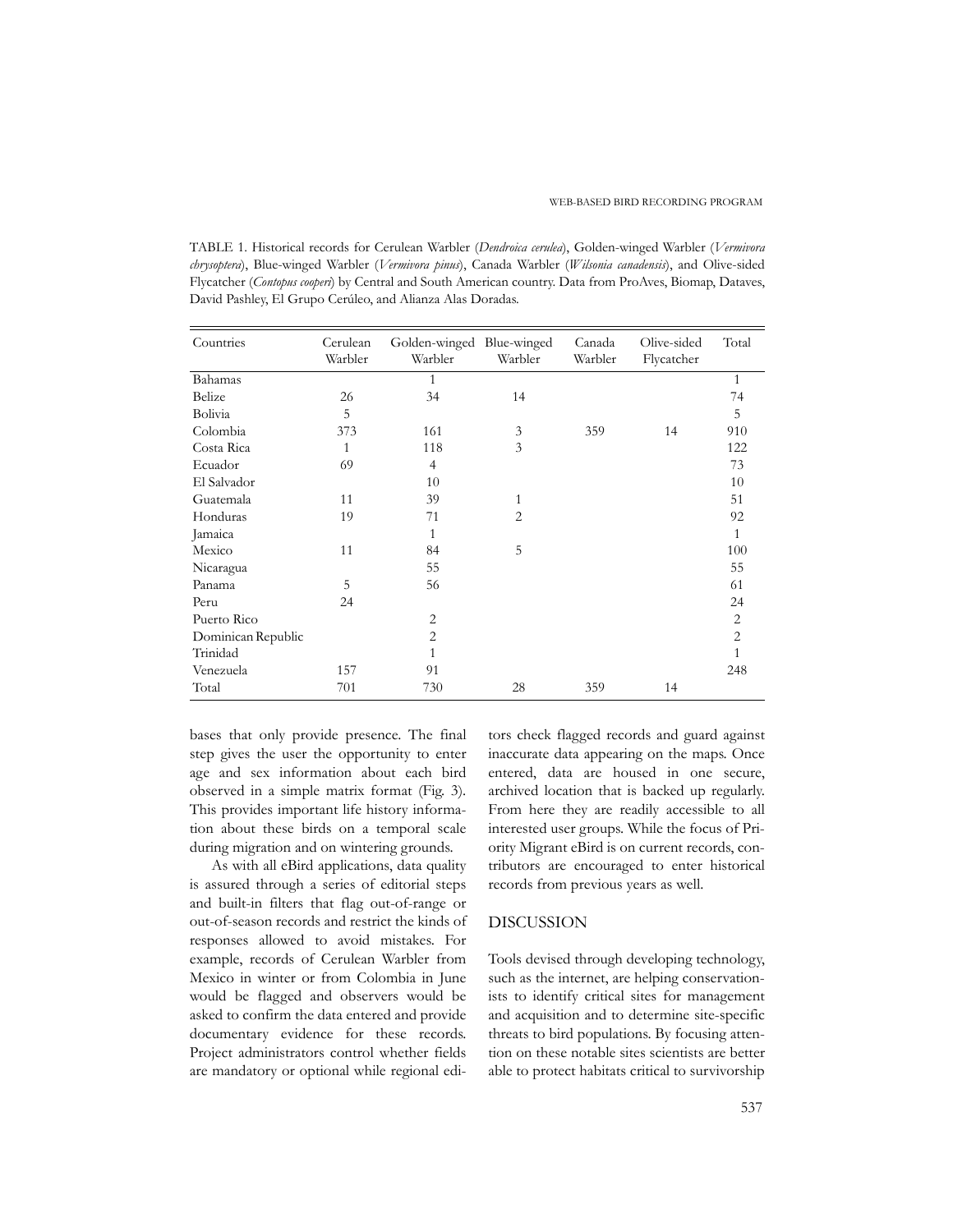of priority bird species, whether on the breeding or wintering grounds. Harnessing the collective knowledge of ornithologists and birders through Priority Migrant eBird to refine winter distribution maps for Neotropical migrant bird species will be an important step in protecting critical habitats in Central and South America.

Currently, we have compiled a historical database that includes 700 records of Cerulean Warblers and 730 Golden-winged Warbler records in 18 Central and South American countries (Table 1). There are likely many more records in existence that are held by individuals, conservation organizations, universities, or private tour operators that have not been published or are not easily accessible to those studying winter distributions of these birds. Priority Migrant eBird provides a centralized database and secure location for these data for five target species. This new application offers a powerful tool for tracking migration paths of priority species in real time, as well as targeting areas that will have the greatest benefit to conservation. Historical records must be integrated, as with more baseline data new observations can be solicited from people in the field in appropriate habitats and areas of high conservation concern enabling scientists to more accurately drive the direction of detailed habitat analyses and modeling efforts.

The success of this initiative to bring together disparate data resources on bird distributions will require the voluntary cooperation of a broad community of ornithologists, birders, and conservation organizations, working in partnership towards this common goal. Alianza Alas Doradas and El Grupo Cerúleo and the partnerships and programs that they have developed are encouraging people to invest in bird conservation throughout the year by focusing attention on these migratory and wintering birds. We stress the important need for more contributions and

help from all interested organizations involved in migratory and wintering ground monitoring, research, and conservation. Our hope is that all parallel efforts to collate biodiversity data will collaborate with one another to create one unified picture of South American bird distribution.

# ACKNOWLEDGMENTS

We would like to thank all our partners from North, Central, and South America who have taken part in the development of Priority Migrant eBird and those supporting and participating in Alianza Alas Doradas and El Grupo Cerúleo; the Cornell Lab of Ornithology's Information Science Department for helping to build the application; The U.S. Fish and Wildlife Service for funding the initial development of the program; and Paul Hamel for organizing this seminar and supporting our paper.

# REFERENCES

- Dale, K. 2005. National Audubon Society's technology initiatives for bird conservation: A summary of application development for the Christmas Bird count. Pp. 1021–1024 *in* USDA Forest Service General Technical Report, PSW-GTR-191, Asilomar, California.
- DeGraaf, R., & J. H. Rappole. 1995. Neotropical migratory birds. Cornell Univ. Press, Ithaca, New York.
- Droege, S., & J. R. Sauer. 1989. North American breeding bird survey annual summary 1988. U.S. Fish and Wildlife Service Biological Report 89(13), Washington, D.C.
- EBird White Paper. 2007. http://ebird.org/content/news/whitepaper.html. Date accessed: 14 March 2007.
- Federal Geographic Data Committee. 1997. National vegetation classification standard. Document No. FGDC-STD-005, Reston, Virginia.
- Fitzpatrick, J. W., & F. B. Gill. 2002. BirdSource: Using birds, citizen science, and the internet as